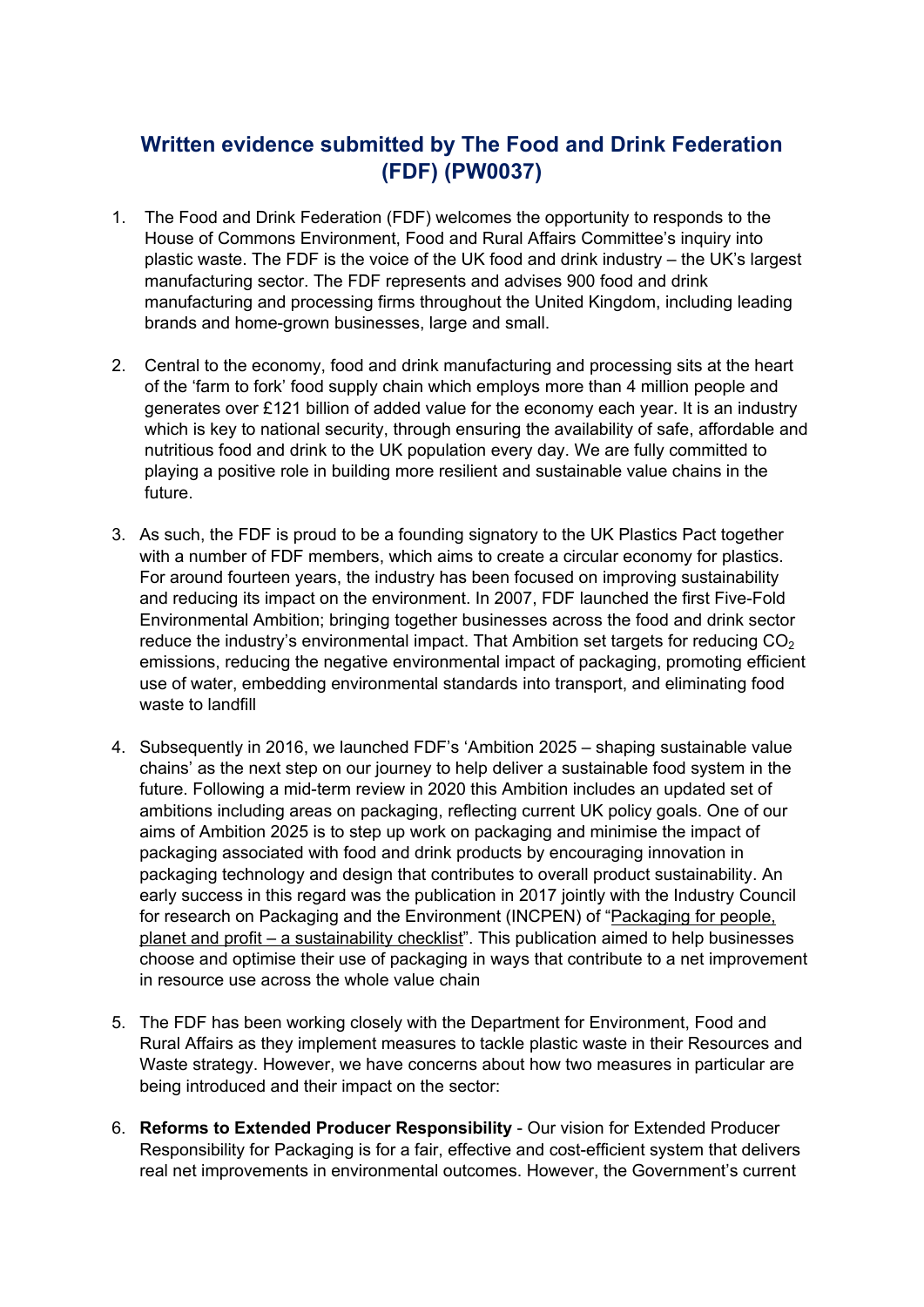proposals place a high level of cost on brand owners, including food and drink manufacturers. This will have a wholly prohibitive impact on the ability of producers to drive forward the investments needed in packaging design and innovation to increase recyclability and to deliver other positive outcomes in a timely manner. That cost will ultimately also need to be passed on to the consumer.

- 7. **Plastic packaging tax** For many plastics, food safety-related legislation for packaging materials in contact with food currently does not allow recycled content to be used for food contact applications as the necessary authorisations are not in place. Many food producers will therefore be subject to tax regardless, which is therefore likely to be passed on to consumers.
- 8. We have covered our concerns about these measures in more detail in our response to the Committee's questions below:

**What measures should the UK Government take to reduce the production and disposal of single-use plastics in England? Are the measures announced so far, including a ban on certain single-use plastics and a plastic packaging tax, sufficient?**

#### *Reforms to extended producer responsibility*

- 9. The FDF has for some time been calling for reform of the Packaging Producer Responsibility system. In particular we want to engage constructively with the UK Government and the devolved nations to help build a better system that delivers good recycling outcomes for the long term. Our vision for Extended Producer Responsibility for Packaging is for a fair, effective and cost-efficient system that delivers real net improvements in environmental outcomes.
- 10. However, the Government's proposals for reform, as consulted upon earlier this year, will place significant costs on food and drink manufacturers and other brand owners. Specifically, in terms of funding local authority recycling collections and subsequent sorting operations along with the cost of litter management and prevention as it is within scope of 'necessary costs' that should be covered. Producers would also be picking up the bill for the collection and sorting of packaging waste generated by all businesses along with public sector institutions*.* This level of cost is likely to have a wholly prohibitive impact on the ability of producers to drive forward the investments needed in packaging design and innovation to increase recyclability and to deliver other positive outcomes in a timely manner.
- 11. This gold plating approach has led to the astronomical and sudden increase in proposed cost to be borne by producers and in particular brand owners, from an estimated £1.5bn per annum to a staggering £2.7bn. This is deeply concerning. It will be impossible for any single part of the value chain to absorb such costs particularly if a single point of obligation approach is taken to full net costs as per the Government's intention. These costs are also out of line with similar EPR schemes introduced elsewhere in Europe when considered on a per capita basis. We therefore urge the Government to look again at the costs it is placing on business, which will be passed to the consumer, particularly as according to FDF's own estimates EPR alone will mean each household will see a £75 increase to their food bill every year.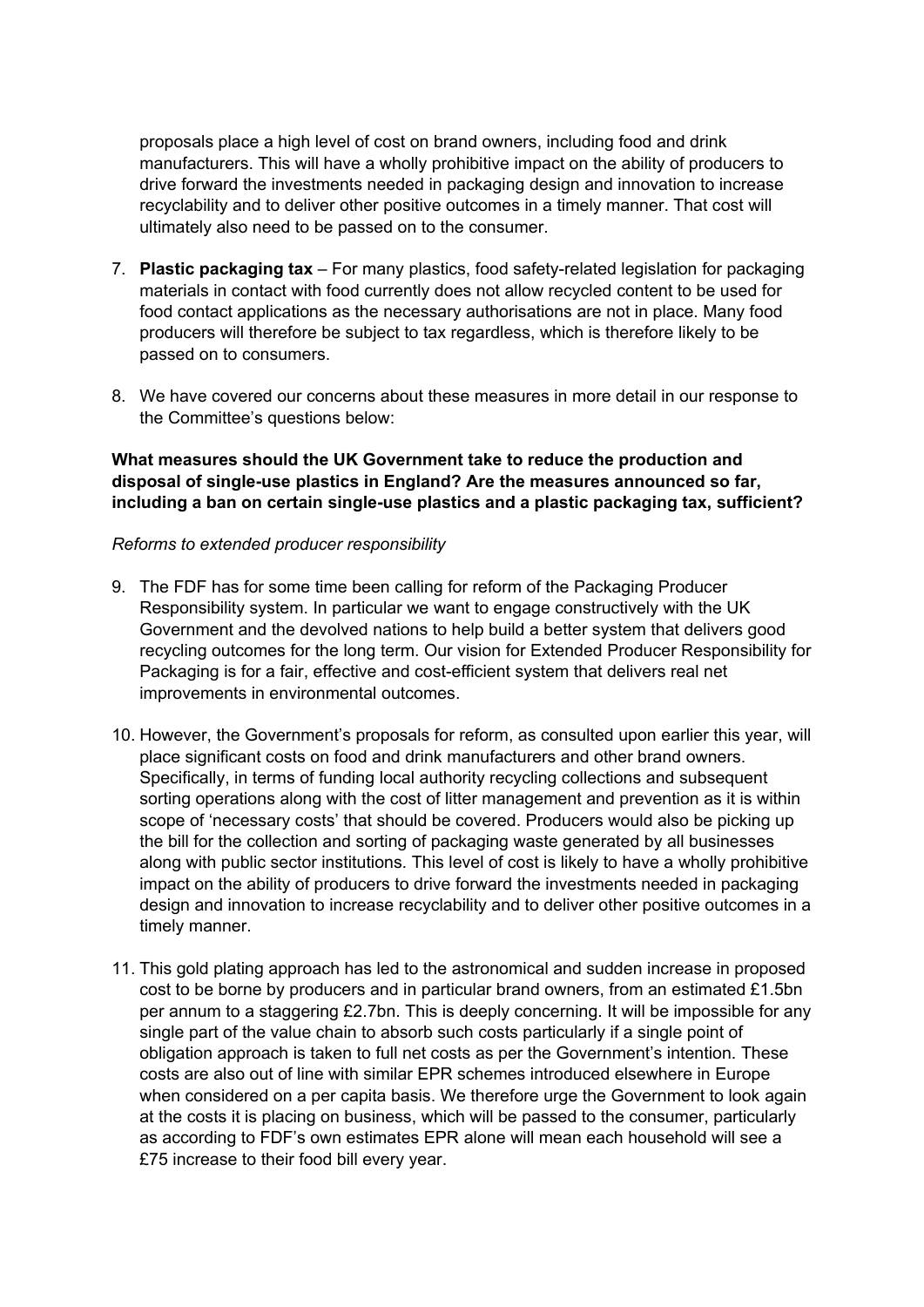- 12. To minimise costs on businesses and by extension consumers, the Government must reconsider the following:
- 13. **The scope of 'necessary costs' needs to be re-examined**, in particular in relation to business waste and ground litter payments. The FDF recommends:
- 14. A more cost-effective and workable approach to business waste payments needs to be found. Fundamentally we do not agree that producers should pick up the bill for the cost of managing packaging waste produced by all businesses. This is not only because of the exponential increase in the cost of this element of the proposals-up from £249- £375m pa previously to £1.5bn pa – but also because we feel it will be ineffective at driving change. The Government should allow more time to work collaboratively with industry stakeholders post-consultation to come up with a more suitable approach.
- 15. Ground litter payments should not be in scope. Food and drink manufacturers are deeply concerned about the inclusion of litter payments within the scope of costs of managing packaging waste. In particular they should not be liable for ground littering as this is an illegal activity. The proposals will also place an open-ended commitment on brand owners to fund the full costs of all littered packaging on all free to access land whether it is the responsibility of our sector or not. It is open to abuse and almost completely absolves local authorities of their obligation to drive down the illegal activity of littering through robust enforcement and for consumers to carry out responsible disposal. The Government should narrow the cost of litter payments to bin litter only and which falls under the responsibility of local authorities
- 16. **Timeframe for implementation** The Government's proposed timetable for introducing reform ignores some of the steps needed for its implementation thereby compromising food and drink manufacturers' ability to make the necessary changes in time. For example, labelling changes typically take three years to introduce but according to the proposals published in March the Scheme Administrator will not have signed off on the recyclability assessment methodology until 2023 at the earliest. We also question whether the timeframe for the mobilisation of the scheme administrator will work in practice. According to the Government's current timeframe, the scheme administrator would need to start invoicing producers in June 2023 in order to start making payments to local authorities in October. This four-month window to effectively collect and make payments is extraordinarily ambitious given all the transactions that would be involved and payment mechanisms of the companies impacted. The Food and Drink Federation has previously raised these concerns and still awaits a response from Defra to industry concerns about the timeframe for implementation. We would urge that EPR not be partly phased in from 2023 as currently proposed but implemented fully by 2024 at the earliest to enable more time for the SA to become fully operational.
- 17. **Setting up the scheme administrator for success** We support the need for future governance and administration arrangements under the new EPR system to be based on a single Scheme Administrator model approach, established on a not for profit basis and appointed through a competitive tender process. If producers are to be the obligated fee payers and fund total net cost of recycling, then we believe it is only proper that they should be able to directly determine how best to discharge their obligations through the new organisation. This is the approach most commonly taken by Governments and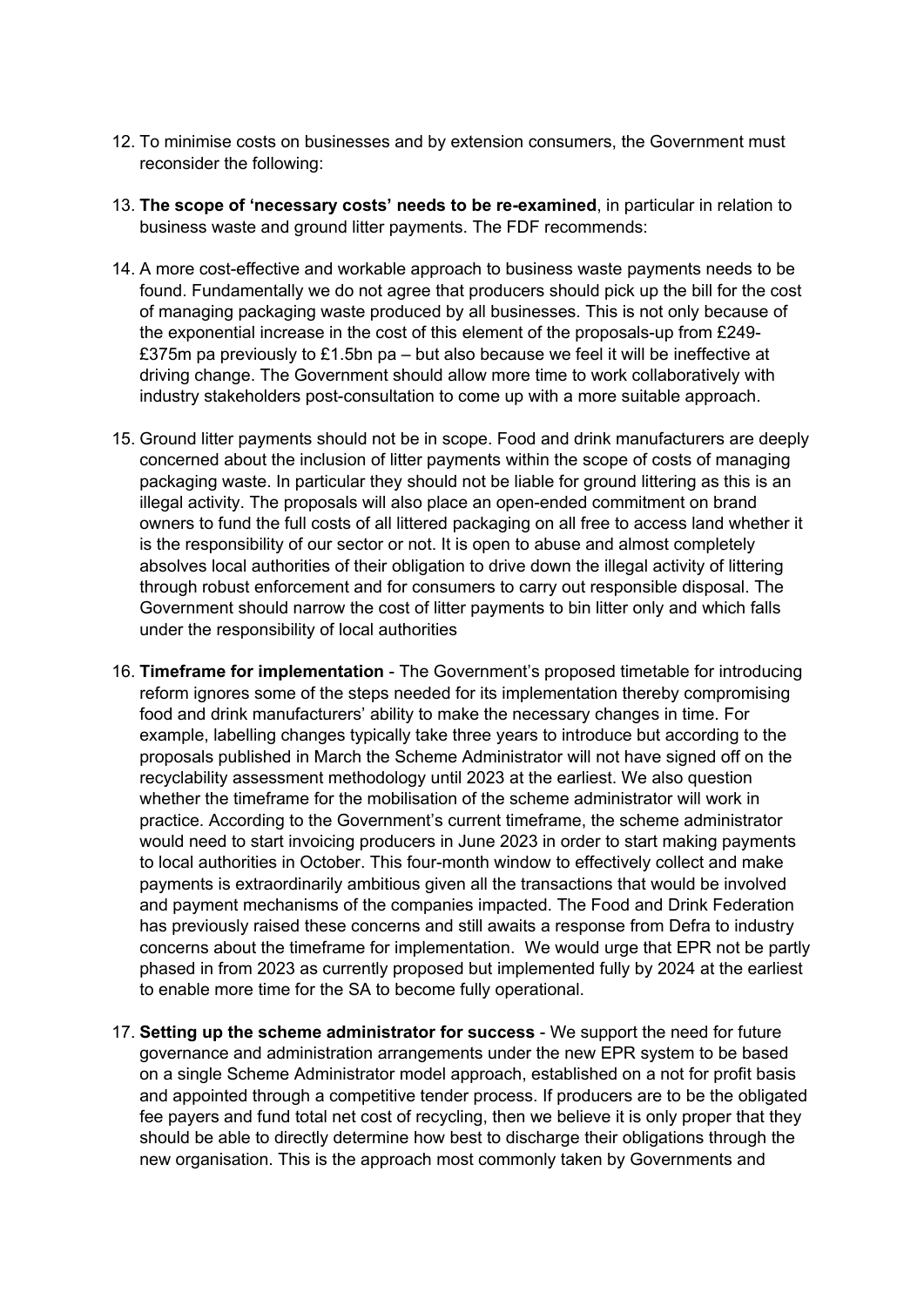industry to initiate successful EPR programs for packaging in other jurisdictions (e.g. Austria, Belgium, Canada, Germany).

#### *Plastic Packaging Tax*

- 18. Ultimately, the FDF considers that the use of modulated fees within a reformed packaging producer responsibility system to be a far simpler and fairer way to encourage the right behaviours in terms of using recycled material for food contact materials rather than the introduction of a plastic packaging tax. This approach would also ensure revenues raised are more likely to be channelled into dealing with the current challenges given UK Government policy of non-hypothecation of tax revenues. In particular, we have the following concerns:
- 19. **Implications for food contact materials -** Under current food contact materials legislation, processes for recycling of plastics for food contact applications need to undergo safety assessment and authorisation in accordance with legislation. For some types of plastic used in food contact applications, these are not yet in place. Many food producers will therefore be subject to the tax regardless, which is therefore likely to be passed on to consumers. Introduction of the tax should therefore by delayed in these cases.
- 20. **Interaction with Defra measures to tackle plastic waste** The timing for introducing a tax in April 2022 is illogical in relation to when the new packaging producer responsibility system, a DRS and consistent collections are all intended to take effect i.e. from 2023. It is these policy changes that will increase the supply of high-quality food-grade secondary raw materials, needed to support demand for higher levels of recycled content that a tax would generate. Therefore, the tax implementation date should be delayed until such time as these other policy changes have taken effect.
- 21. **Ringfencing fund raised from the plastics tax** The FDF cannot see how the tax can meet its policy objective to "stimulate increased levels of recycling and collection of plastic waste" given the Government's policy of non-hypothecation. While the tax may create demand for recycled materials, without further investment, it is unlikely to encourage and enable infrastructure development in collection and reprocessing which would allow for the production of more and higher quality recyclate.

## **How should alternatives to plastic consumption be identified and supported, without resorting to more environmentally damaging options?**

22. By any measure, plastics are extremely efficient at doing the job they have been designed for and could be considered a 'victim of their own success'. They are highly functional, safe (provided they are used in compliance with food contact materials legislation for the food and drink they protect), and are light to transport. So, the challenge of seeking alternatives to plastics with equivalent attributes and avoiding counterproductive impacts on the environment should not be underestimated. That said, FDF and its members are engaged in work underway within the UK Plastics Pact to eliminate and find alternatives for the most problematic plastic items where possible. The food and drink manufacturing industry is also highly engaged in work to deliver improved environmental outcomes for plastics including through improving circularity at end of life.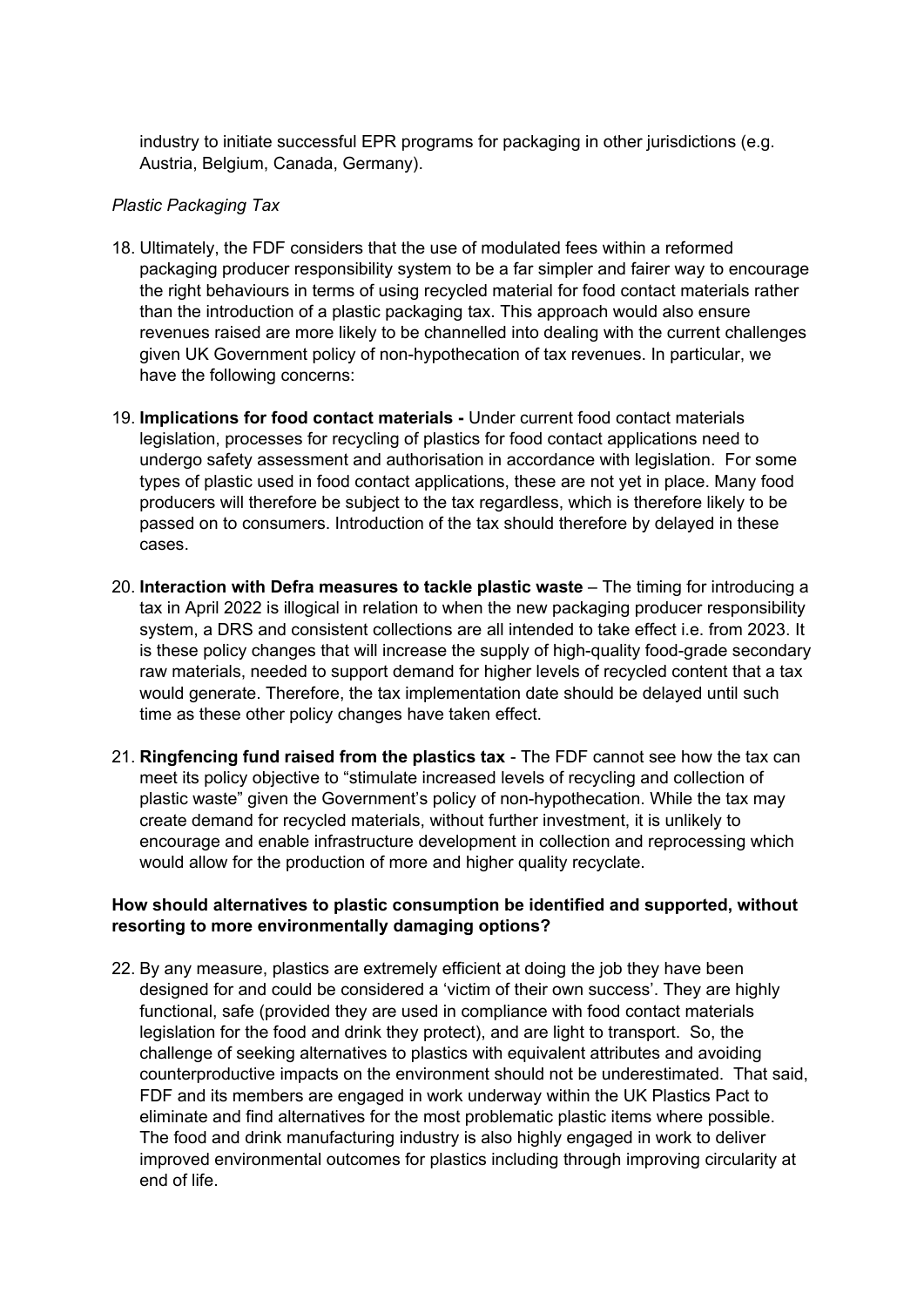- 23. To deliver the necessary changes, we need support from UK policy makers in a number of areas including for the Government to deliver on its promise to require all local authorities in England (harmonised with the other UK nations) to collect a core set of packaging materials for recycling. It is only through increasing the quantity and quality of material collected that we will be able to transform the UK's recycling performance in line with the Government's ambition.
- 24. The area of legislation covering new materials must also be considered. In the short-term we would like to see clearer guidance for innovators on the requirements relating to new materials intended for use in food and drink applications under the food contact materials legislation. Development of alternatives to conventional plastics will require investment.

# **Is the UK Government's target of eliminating avoidable plastic waste by 2042 ambitious enough?**

25. The FDF supports the Government's target of eliminating avoidable plastic waste by 2042. Consideration should be given to ensure that the target remains realistic and achievable without overburdening businesses or creating unintended consequences including for the environment.

# **Will the UK Government be able to achieve its shorter-term ambition of working towards all plastic packaging placed on the market being recyclable, reusable or compostable by 2025?**

- 26. To achieve this, the FDF strongly supports the need for all plastic film and flexibles to be included in the core set for consistent collections from households and business premises from the outset of the reforms taking effect. Based on the current proposed timetable for EPR reform we consider that collection of plastic film/flexibles should start from 2023 with completion as soon as possible thereafter. As far as the proposals for consistent collections recently put forward by Defra for England are concerned the proposed end date of FY 2026/27 for all LA's to implement recycling collection of plastic films from households should be considered absolute and without exception. This approach to collection of plastic film/flexibles will be key to unlocking investment in future recycling infrastructure, whether by mechanical or chemical means, thereby ensuring that such materials are not only recyclable but recycled in practice.
- 27. Also, any slippage of timescales when it comes to film collections could jeopardise achievement of the Government's environmental goals under the EPR reforms. For example, there is an interdependency between, for example, binary recyclability labelling under EPR and consistent collections. Consumer confidence and thereby buy in to the new system could therefore be undermined if these two aspects are not in synchrony. It stands to reason that because EPR reform is a UK wide policy it is important that aligned policies around collections are in place within the same timeframe in the devolved nations.